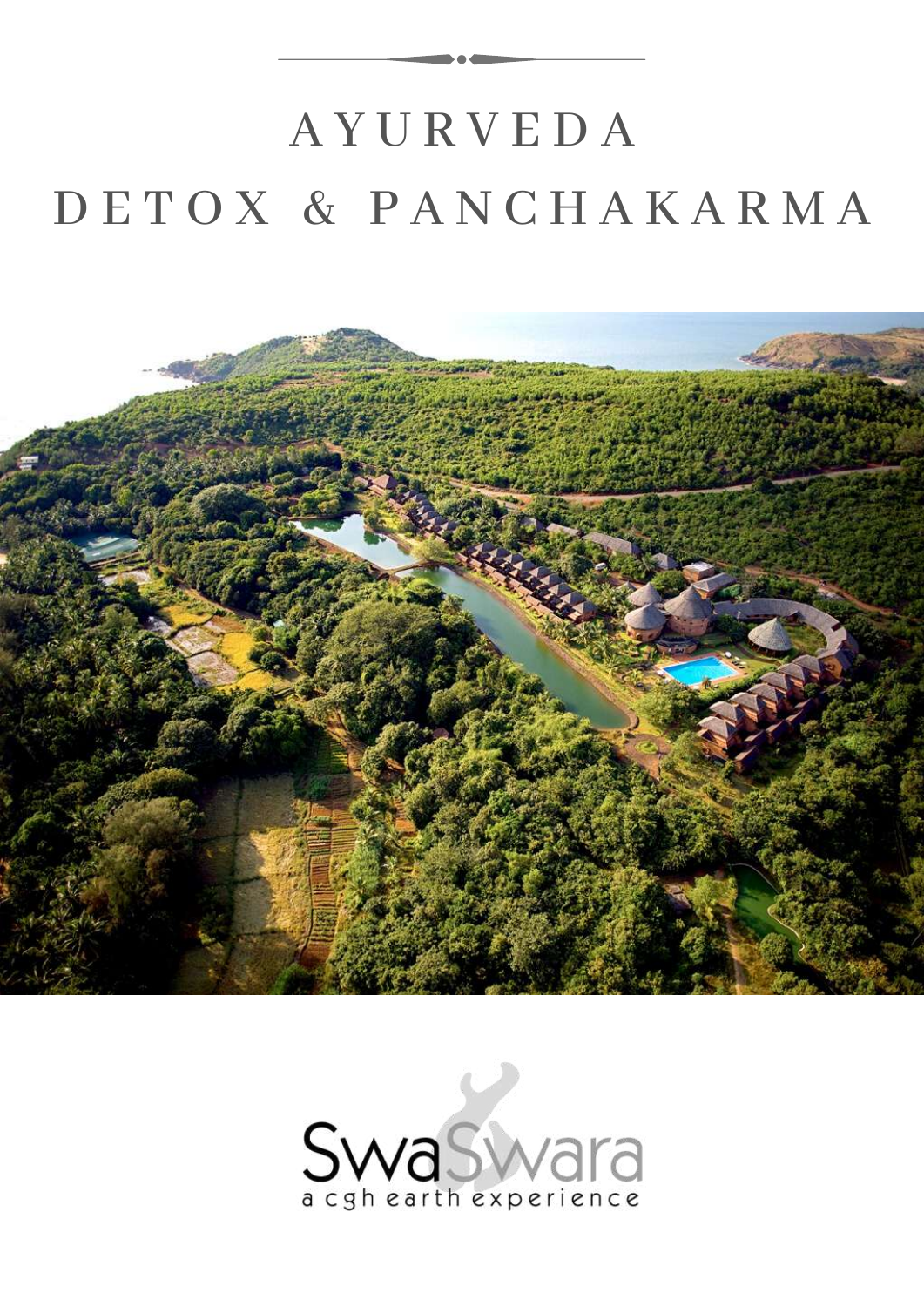

## AYURVEDA DETOX & PANCHAKARMA

## AYURVEDA DETOX STARTS AT 14 DAYS. THE PANCHAKARMA (GHEE DETOX) REQUIRES A MINUMUM OF 21 DAYS.

**Goals:** Detox and cleanse accumulated toxins from the body using classical and traditional Ayurveda procedures. This programme always begins with the Purvakarmas, or the preparatory therapy where the body is prepared for removal of toxins through two methods. Firstly by 'Snehanam', where the body is oleated internally by ingesting medicated ghee for the number of nights prescribed by the Vaidya and externally by 'Swedanam' where the body is made to undergo therapeutic sweating. Depending on the medical condition and the Doshas, the Vaidya will further determine the course of cleansing processes for each individual.

SwaSwara's Ayurveda Detox and Panchakarma programme starts from 14 nights onwards. After a detailed consultation with our Ayurveda doctor and prior to starting the therapeutic external body treatments, this intense, holistic programme begins with the Ayurvedic detox procedure of ingesting medicated ghee for a few nights (Snehapana), followed by a day of purging (Virechana) to cleanse and eliminate the accumulated toxins out of the body.

During this programme each individual is put on a personalised, Dosha-specific diet which will be followed strictly as prescribed by the doctor. On the Ayurveda doctor's advice, up to two treatments will be offered on a daily basis, supplemented by light yoga and meditation sessions. During their stay, guests are encouraged to use the in-house art & pottery studio and take part in the interactive cooking sessions too to learn Ayurvedic cooking. Due to the intense and curative nature of this programme, all physical and outdoor activities including yoga will be subject to the Ayurveda doctor's advice & approval only.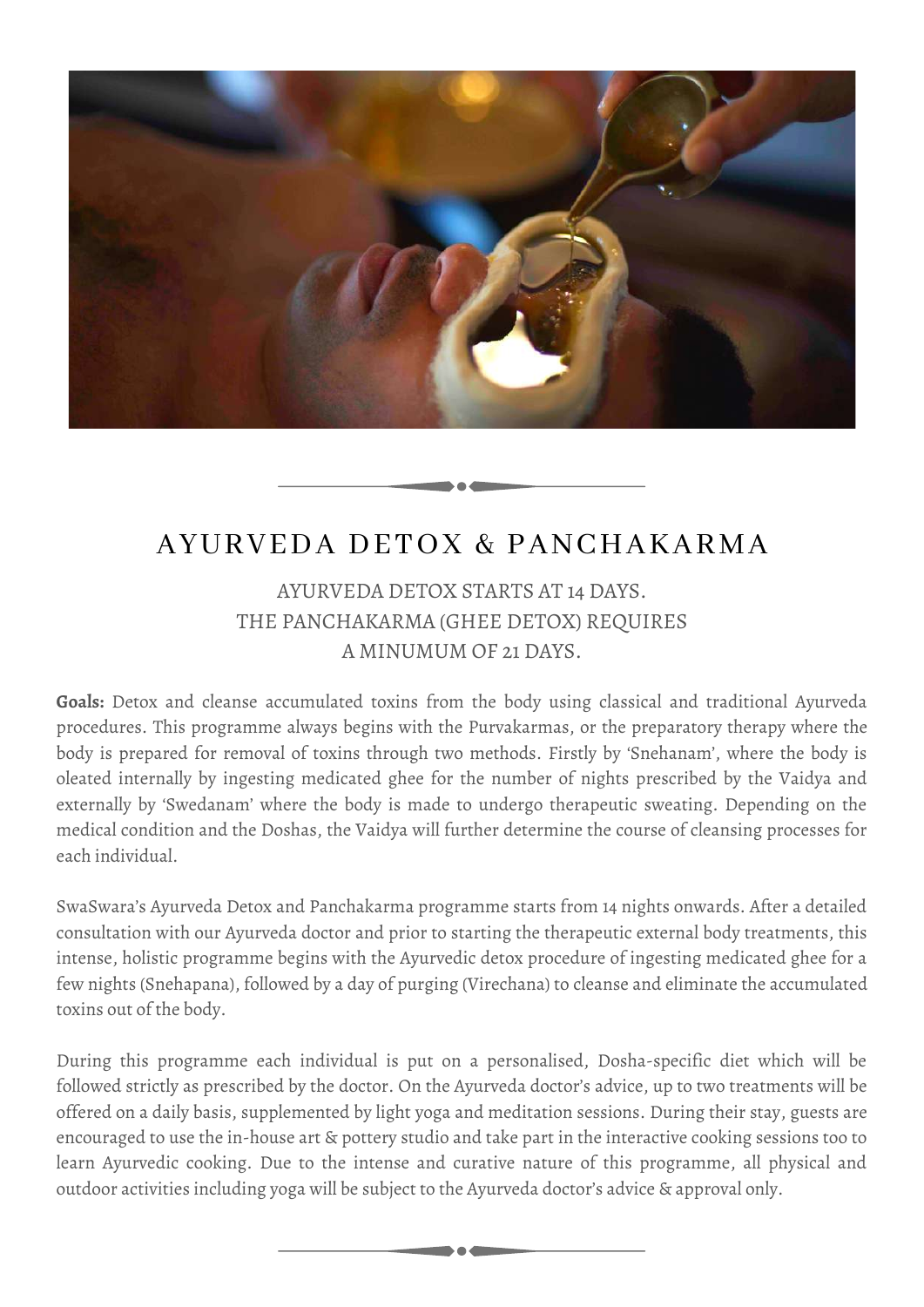**'Panchakarma'** which literally means five-fold method, is essentially about intense purification of the body and requires a minimum stay of 21 nights. The Panchakarma is the intensive cleansing treatment which follows the early texts of Ayurveda like Charaka Samhita. The five actions of Panchakarma according to Charaka Samhitha are Vamana (induced vomiting), Virechana (purgation), Kashaya Vasti and Sneha Vasti (two kinds of medicated enemas) and Nasya (nasal medication). It is always preceded by the preparatory process called Purvakarma or Snehapana & Virechana.

The third and final stage of treatment is 'Samana' or 'Paschatkarma' where the patient undergoes corrective measures through internal medicines, therapeutic body treatments, supplemented by an appropriate Dosha-specifc diet and gentle healing activities for the body & mind. On completion of this course of treatment, the imbalances of the Doshas, which lead to diseases in the body, get stabilised and are brought to equilibrium.



**AllInclusive Rates in INR, valid from 01/01/2022 till 31/12/2022**

| Duration              | Single   | Double   |
|-----------------------|----------|----------|
|                       | Total    | Total    |
| 14 days (Detox)       | 3,88,220 | 6,59,400 |
| 21 Days (Panchakarma) | 5,82,330 | 9,89,100 |

## **Note:**

- Can be extended on a pro rata basis.
- All rates are inclusive of taxes, consultations, treatments, massages, oils, herbs, yoga, meditation, accommodation and meals during your stay.
- The price includes pick up and drop from Goa airport.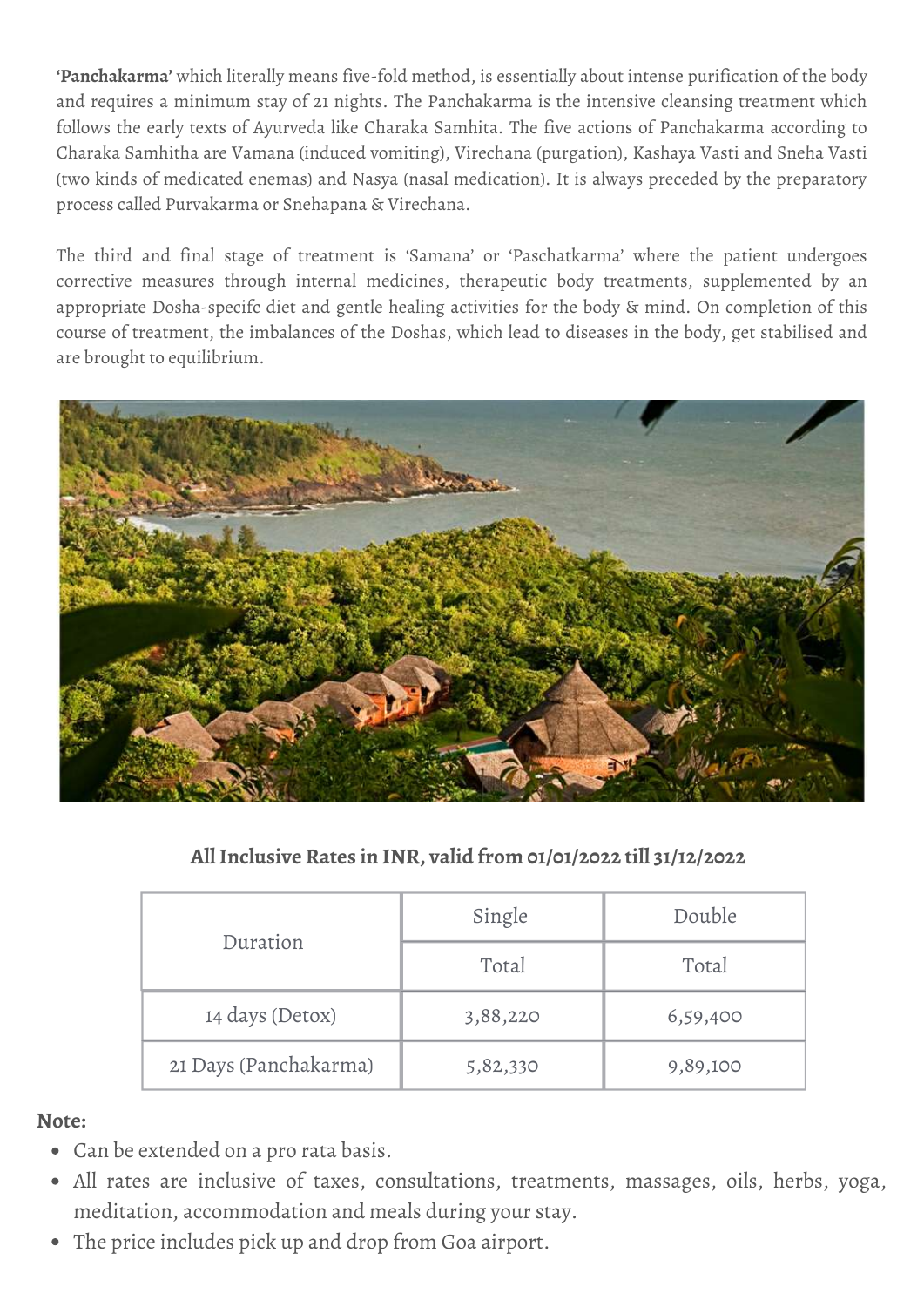## **I N C L U S I O N S**

### **AYURVEDA**

**Doctor's consultation** – All Ayurvedic therapies start and end with a consultation with the doctor.

**Therapeutic massages** – This recalibrating programme focuses on traditional Ayurveda Detox & cleanse therapies. Being curative in nature, the treatments are based on the doctor's diagnosis. He will determine the type, duration, and schedule of each treatment; and up to 2 treatments are given each day.

*Note: There will be restrictions with regards to treatments during the menstrual cycle.* 

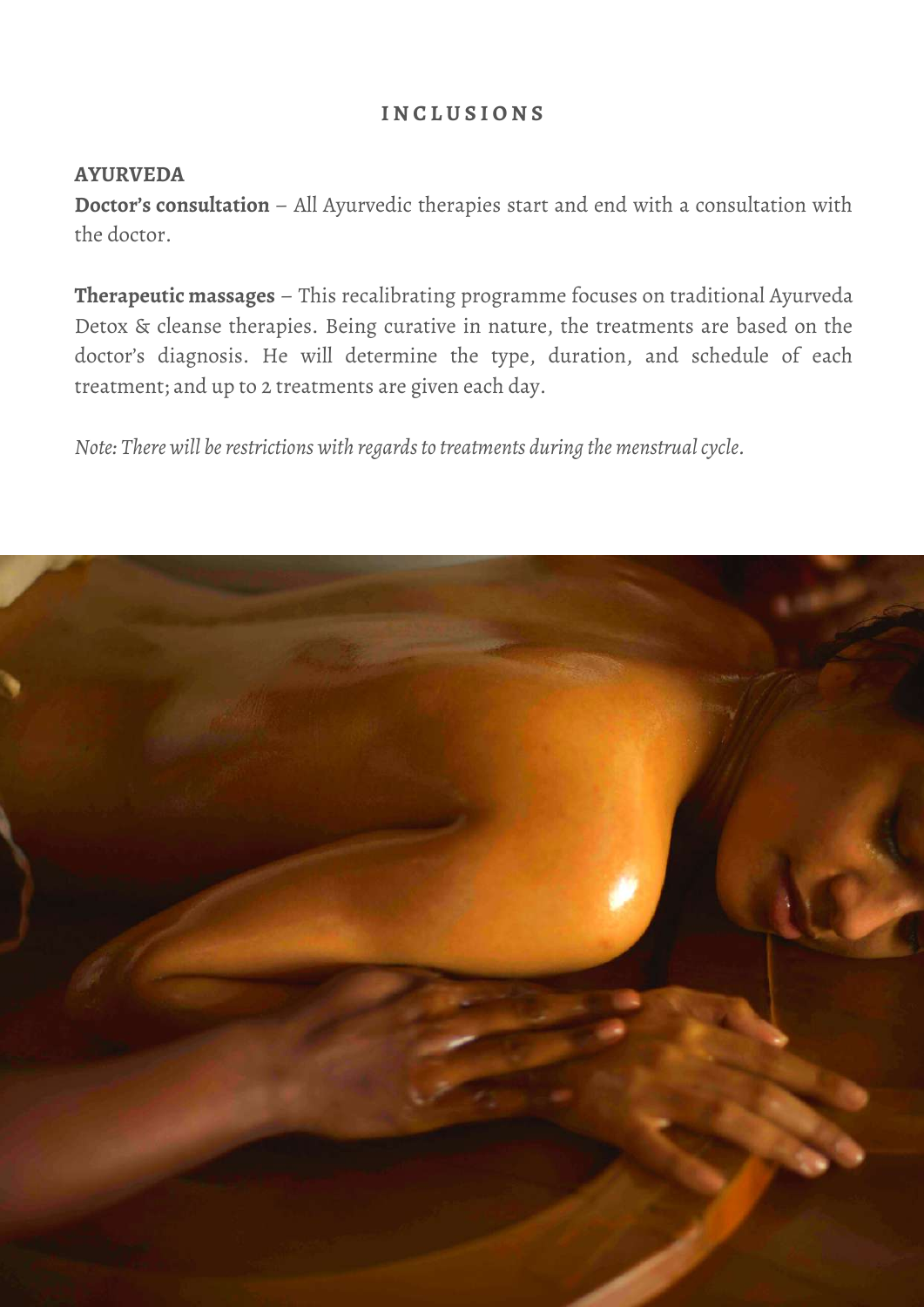#### **YOGA AND MEDITATION**

**Consultation with yoga instructor** – One detailed consultation on arrival.

**Yoga sessions** – Group sessions for Yoga Asanas, Pranayama, Yoga Nidra and meditation are offered through the day at SwaSwara. Being on an intense Ayurveda programme it is necessary that the guests consult with their Ayurveda doctor prior to joining any of the Yoga Asana sessions.

**Yoga wear** – We provide cotton yoga wear to use during your stay with us.



| 60 min | $07.30 - 08.30$ | Guided Yoga Asana session           |
|--------|-----------------|-------------------------------------|
| 30 min | $15:15 - 15:45$ | Yoga Nidra, a special focus session |
| 30 min | $18:15 - 18:45$ | Meditation session                  |

#### **DIET**

This programme includes all meals and the diet will be pure vegetarian. Based on the Ayurveda doctor's analysis of a guest's Prakruti / body constitution, each guest will be prescribed a pure Satvic, Dosha-specific diet, which will have to be strictly followed.

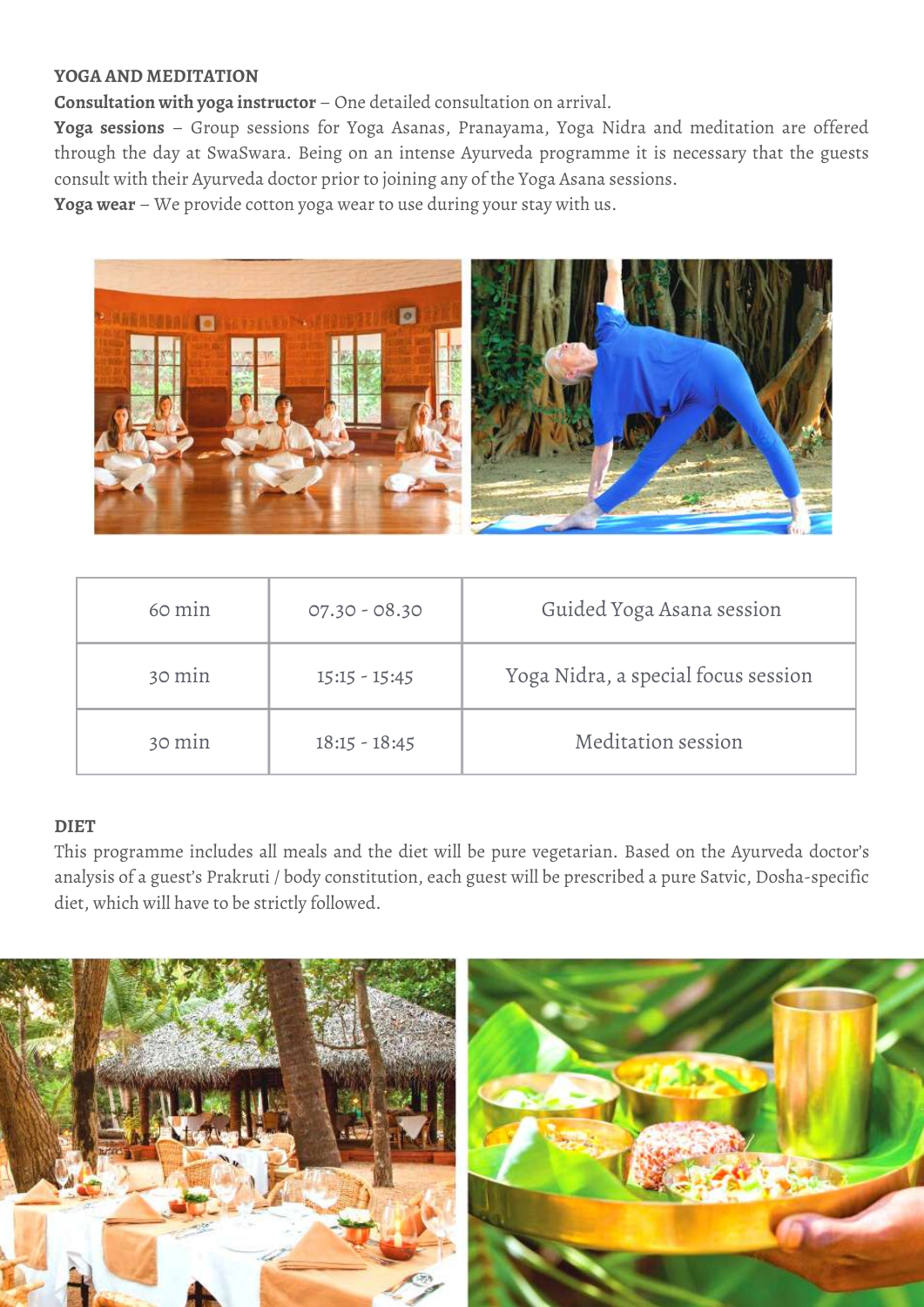

#### **ACCOMMODATION**

Accommodation in rustic Konkan villas that are cradled in colours of the earth, using locally available material such as laterite and coconut thatch. The villas have an open-to-the-elements aesthetic, with an open inner courtyard and partially open-to-sky bathrooms. Only the bedrooms are enclosed and airconditioned, while the rest of the villa gets you in touch with nature directly. The yoga deck on the second level offers spectacular views of the forests and glimpses of the ocean, while serving as a perfect spot to just revel in being.

#### **ACTIVITIES**

SwaSwara offers multiple well-being and nature-based activities. For guests on this intense Ayurveda programme, all physical activities will be subject to the Ayurveda doctor's advice.

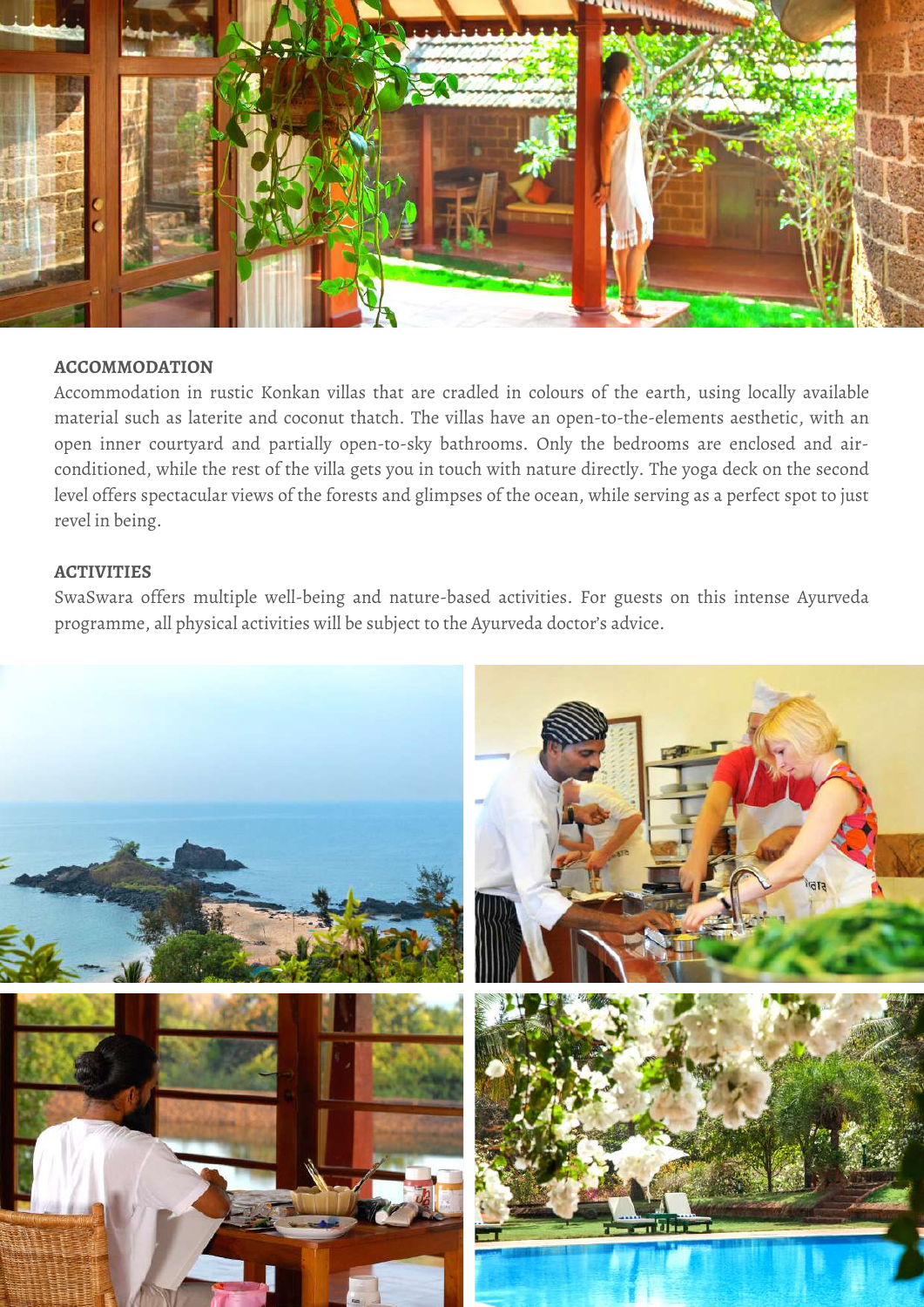## **Nature Trails & Bird Watching**

What better way to start your day than with a sighting of Hornbills or the White bellied Sea Eagle that nests in our property! With a protected patch of forest and the rainwater lakes, SwaSwara plays host to a wide variety of migratory and resident birds, with occasional visits from endangered species too. Experience all this and more on a bird watching walk. You could also hike across Om Beach, up the cliffs through the scrub jungle and acacia plantation to Halfmoon beach and trek back uphill along a mud road to the resort.

## **Interactive Cooking of Healthy Cuisine**

Every day, our chefs offer interactive classes for healthy cooking. Guests join our chefs to learn how to cook healthy, tasty food and improve consumption habits. They give you recipes to try at home (with almost no oil, refined sugar or flour) with healthy alternatives you can find in your city.

## **Art Studio**

Healing with art and pottery is an experience our guests look forward to. Expressing oneself through art is an activity we have enjoyed as children. At SwaSwara you get back in touch with that forgotten child within you. To break the ice, our artist-in-residence interacts with you throughout besides introducing you to a wide range of creative activities. Guided sessions for art and clay modelling with our resident artist are available everyday. This interaction with art will unleash your imagination and bring you closer to self-discovery.

## **Boat Ride**

You can contact our front desk for Boat Rides to Mirjan Fort, Long Beach and Tadadi Harbour. A very interesting cruise to the historic Mirjan Fort, takes you through the sea up the Aganashini river. A tuk tuk ride will get you from the boat jetty to the fort. Return by boat to OM Beach. Cruise by the pristine long beach where you can explore a relatively un touristy beach and fishermans village and a typical Konkan style temple. Cruise to the busy fishing harbour to experience the local flavor of a bustling fish market. Return by Tuk Tuk.

## **Visit the Temple Town of Gokarna**

Meander around and find yourself back in time at Gokarna's 2 streets amid the sacred cows; visit its famous Shiva temple; or tour the inland temples and forts.

## **Library with Wifi Connectivity**

A circular, well lit space that is open all day and has an eclectic collection of books. The library can be air-conditioned if you wish, and is the only wi-fi enabled area in SwaSwara

## *Note:*

*Use of the Swimming Pool issubject to Government protocol.*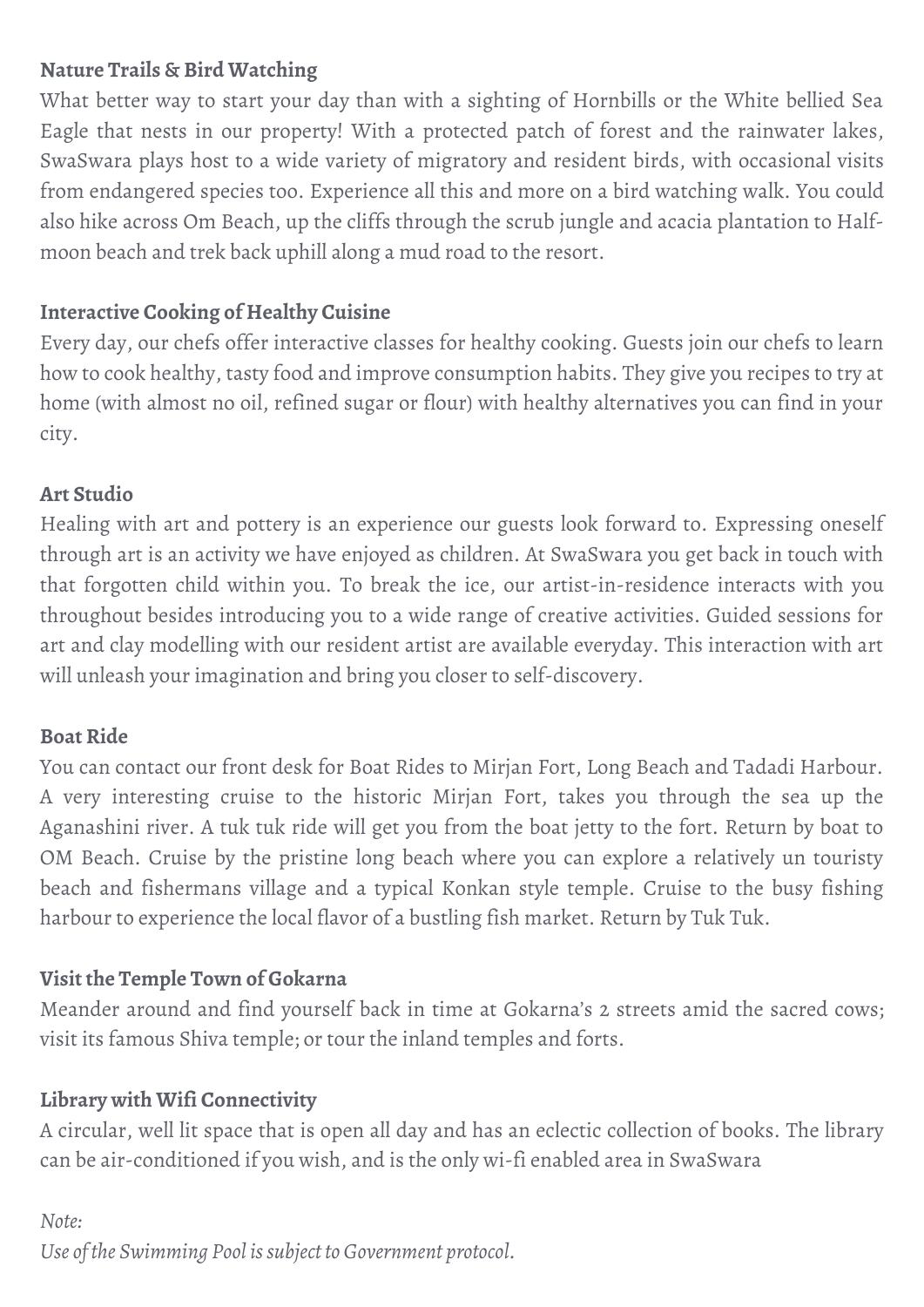

#### **AIRPORT PICK UP AND DROP**

The distance between Goa's Dabolim airport and SwaSwara is 170 km - a drive of approximately 3.5 to 4 hours. The price includes pick up and drop from Goa airport.

#### **CHECK -IN & CHECK - OUT**

- Check-in 01.00 pm to guarantee a room prior to 11.00 am (Early check-in), 100% of the previous night charge will be levied.
- Check-out 11.00 am Late check-out is subject to availability. Prior booking & payment required to guarantee the use of room after 11.00 am. F&B and Ayurveda services after check-out time will be chargeable.

#### **BOOKING AND CANCELLATION POLICY**

- To book a program, 50% advance payment must be received 60 days prior to arrival date or before the cutoff date mentioned by the central reservation system.
- For booking confirmation, 100% advance payment must be received 30 days prior to arrival or before the cut-off date mentioned by the central reservation system.
- Full refund if cancelled 30 days prior to the date of arrival.
- 50% refund if cancelled 15 days before the arrival date. The balance amount will be retained for a future booking date valid for one year from the date of cancellation.
- No refund if cancelled less than 14 days before the arrival date. The full amount will be retained for a future booking date valid for one year from the date of cancellation.
- Re-booking is subject to availability of rooms.
- No refund of the retained amount post one year from the date of cancellation

#### **CHILD POLICY**

- We welcome children above the age of 15 years only. The Ayurveda doctor's advice is necessary in the case of medical treatments for children aged between 15 to 18 years.
- Use of the Indian Spa facilities and therapies are open only to guests who are of the age of 18 years and above. However, those under 18 years can take part in all the other scheduled activities like yoga, meditation, treks, art & pottery and use of the swimming pool.

#### **COVID-19 SAFETY**

*SwaSwara followsthe highestsafety & hygienestandards and complies with all COVID-19 protocols.*